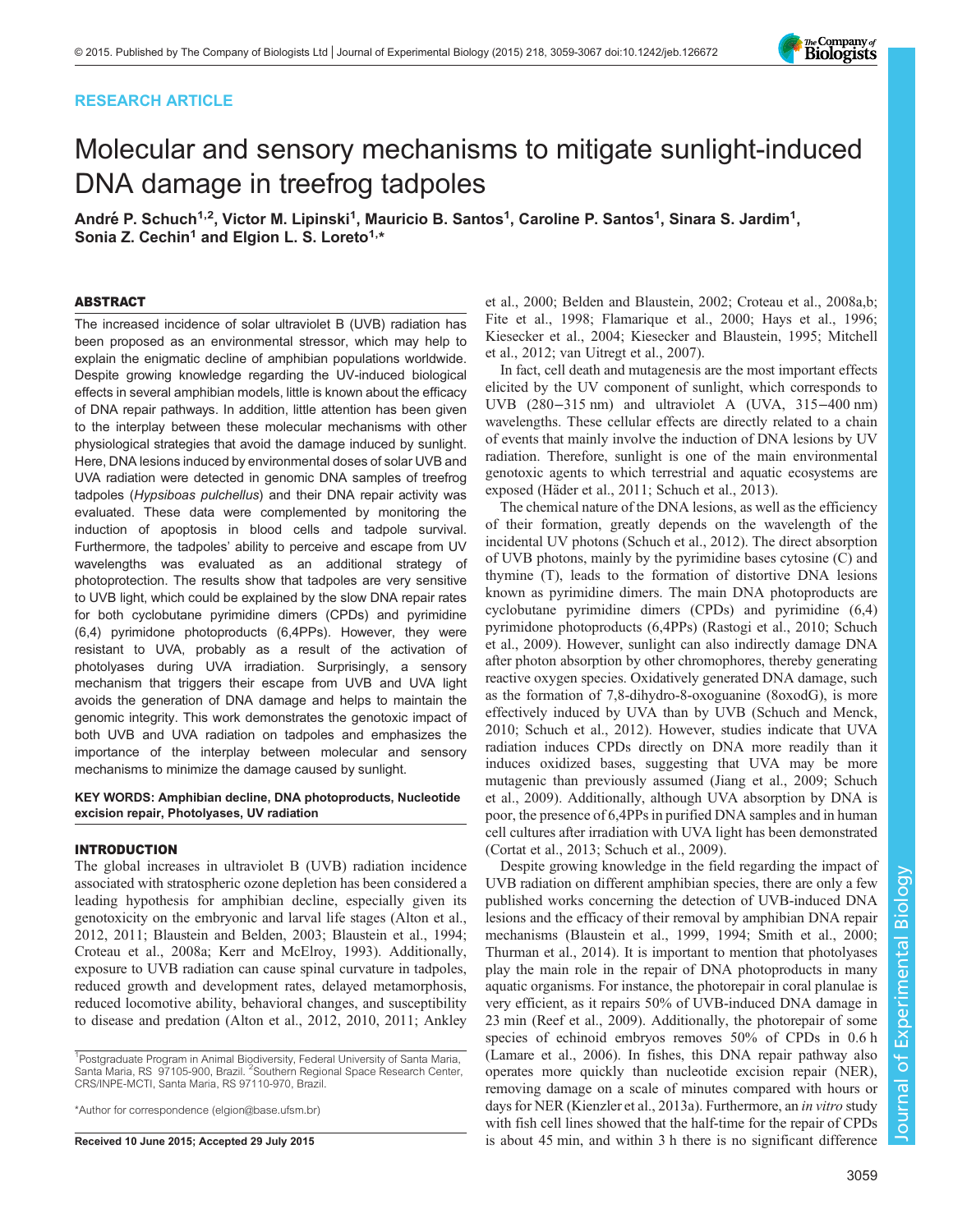| <b>List of abbreviations</b> |                                           |
|------------------------------|-------------------------------------------|
| 6.4PPs                       | pyrimidine (6,4) pyrimidone photoproducts |
| 8oxodG                       | 7,8-dihydro-8-oxoguanine                  |
| <b>CPD<sub>s</sub></b>       | cyclobutane pyrimidine dimmers            |
| <b>NFR</b>                   | nucleotide excision repair                |
| UV                           | ultraviolet                               |
|                              |                                           |

between UV-exposed cells and non-irradiated control cells. In contrast, NER activity is slow, showing a significant reduction in the amount of UV-induced lesions after only 24 or 48 h of irradiation [\(Kienzler et al., 2013b\)](#page-7-0). In amphibian models, existing studies have also focused on the action of photolyases, but have disregarded the important role of the NER pathway in the removal of both CPDs and 6,4PPs. Consequently, although the UV-sensitivity hypothesis postulates that the differential sensitivity among amphibian species to UV radiation is linked to their DNA repair capacity ([Blaustein](#page-7-0) [et al., 1999, 1994\)](#page-7-0), the role of photolyase activity in declining amphibian species is still a matter for discussion ([Smith et al., 2000](#page-8-0); [Thurman et al., 2014](#page-8-0)). Furthermore, it is important to emphasize that there is an absence of studies showing the genotoxicity of UVA radiation in amphibian models, as well as their efficacy to repair the UVA-induced DNA damage.

Besides DNA repair pathways, there are other physiological mechanisms that help to minimize the hazard caused by solar UV radiation. At the cellular level, the formation of UV-induced DNA photoproducts drastically impairs DNA metabolism, culminating in the induction of cell death by apoptosis. This programmed cell death is triggered by the blockage of DNA replication and transcription processes due to the presence of unrepaired DNA damage [\(Batista](#page-7-0) [et al., 2009\)](#page-7-0). In addition, both UVB and UVA radiation can also induce apoptosis by increasing the expression of the cell surface receptor Fas, which leads to the clustering of Fas and the activation of the Fas/caspase 8 pathway ([Bang et al., 2003, 2002\)](#page-7-0). Therefore, apoptosis works to secure genomic integrity, avoiding the segregation of the UV-affected chromosome by the elimination of damaged cells ([Rastogi et al., 2010\)](#page-7-0).

Furthermore, choosing of oviposition sites protected from sunlight helps to reduce the exposure of embryos to UV levels below the lethal dose, thus reducing considerably the environmental risk imposed by solar UVB radiation [\(Palen and Schindler, 2010\)](#page-7-0). This fact is reinforced by work showing that species that lay their eggs in places protected from sunlight are naturally more susceptible to UVB radiation than species that deposit the embryos on the water surface [\(Blaustein and Belden, 2003; Häder et al., 2007\)](#page-7-0). In addition, the UVB-avoidance behavior of adult anurans was observed in two species of diurnal poison-dart frogs in Costa Rica (Dendrobates pumilio and Dendrobates auratus) that consistently preferred areas in the field and within experimental testing chambers that offered low levels of UVB radiation ([Han et al., 2007\)](#page-7-0). Another study has suggested that some frogs can use UVA light as a visual cue to avoid UVB damage. Artificially increasing the UVA levels in the environment induced males to move off their perches faster than when they were exposed to a control visible light source ([Kats et al.,](#page-7-0) [2012](#page-7-0)). These results suggest that the solar UV radiation-avoidance behavior may be very important for tropical frogs, even in rainforests where much of the solar radiation is shielded by the forest canopy. The same UVB-avoidance behavior has been observed in the larval stage of Litoria aurea and Litoria peronni. Controversially, tadpoles of Litoria dentate showed no significant preference between environments with or without UVB light [\(Van](#page-8-0)

[De Mortel and Buttemer, 1998\)](#page-8-0). Additionally, no evidence for active UVB avoidance or changes in tadpoles' activity in the presence of UVB radiation were found for Rana arvalis, Rana temporaria, Rana cascadae and Bufo bufo ([Belden et al., 2003](#page-7-0); [Pahkala et al., 2003](#page-7-0)), suggesting that these tadpoles do not perceive UVB radiation. Nonetheless, it is also important to emphasize that the spectral characteristic of natural waters may help to protect amphibian embryos by avoiding sunlight exposure [\(Palen et al.,](#page-7-0) [2002\)](#page-7-0).

To increase our understanding of the role of increased UVB radiation in the global decline of amphibian species, the ability of amphibians to behaviorally avoid UV-induced genotoxicity and the efficacy of their physiological defense mechanisms against it requires further investigation. In the present work, both molecular and biological experimental procedures were carried out to investigate how tadpoles of an endemic treefrog species from southern Brazil [Hypsiboas pulchellus (Duméril and Bibron 1841), Anura: Hylidae] deal with the deleterious effects induced by solar UVB and UVA radiation. First, we measured the incidence of daily UVB and UVA doses at the collection sites. Subsequently, we evaluated the induction of DNA lesions, DNA repair activity, apoptosis in blood cells and tadpole survival after irradiation with UVB and UVA doses at intensities intended to simulate environmental exposure, followed by a photoreactivation treatment to activate photolyases. Finally, the ability of tadpoles to sense and escape from UVB, UVA and natural sunlight was assessed.

By comparing the induction of DNA lesions by both UVB and UVA wavelengths, the efficacy of their removal by DNA repair pathways, and the observation of a behavioral avoidance of UV, we demonstrate new insights regarding the importance of different physiological mechanisms for the maintenance of genomic integrity of tadpoles during and after exposure to sunlight.

## RESULTS

## UVB- and UVA-induced DNA photoproducts and DNA repair rates

The daily solar UVB and UVA doses at the tadpole collection site (06:00 h to 19:00 h) corresponded to 53.25 and 2056.2 kJ m−<sup>2</sup> , respectively. The overall incidence of UV light corresponded to 2.5% UVB and 97.5% UVA wavelengths. The induction of CPDs and 6,4PPs by the UVB and UVA doses applied in this study are presented in [Figs 1](#page-2-0) and [2,](#page-2-0) respectively.

Tadpoles were either exposed to photoreactivation treatment after UV irradiation (group L, light) or were kept in dark containers (group D, dark) and sampled at 3, 6, 24 or 48 h, or 7 days. The signal of the anti-CPD and anti-6,4PP antibodies generated by UVB light was statistically significant compared with the unexposed control samples up to 24 h after irradiation [anti-CPD signal  $(F_{12,26}=68.62)$ ] for control (D) versus: 5.0 kJ m<sup>-2</sup> at 0 h, P<0.0001; 5.0 kJ m<sup>-2</sup> at 3 h (D), P<0.0001; 5.0 kJ m<sup>-2</sup> at 6 h (D), P<0.0001; 5.0 kJ m<sup>-2</sup> at 24 h (D),  $P \le 0.0001$ ; and for control (L) versus: 5.0 kJ m<sup>-2</sup> at 0 h, P<0.0001; 5.0 kJ m<sup>-2</sup> at 3 h (L), P=0.0003; 5.0 kJ m<sup>-2</sup> at 6 h (L), P=0.001; 5.0 kJ m<sup>-2</sup> at 24 h (L), P=0.0187); and anti-6,4PP signal ( $F_{12,26}$ =68.64) for control (D) versus: 5.0 kJ m<sup>-2</sup> at 0 h, P<0.0001; 5.0 kJ m<sup>-2</sup> at 3 h (D), P<0.0001; 5.0 kJ m<sup>-2</sup> at 6 h (D), P<0.0001; 5.0 kJ m<sup>-2</sup> at 24 h (D), P=0.0025; and for control (L) versus:  $5.0 \text{ kJ m}^{-2}$  at  $0 \text{ h}, P \le 0.0001$ ;  $5.0 \text{ kJ m}^{-2}$  at  $3 \text{ h}$  (L),  $P = 0.002$ ; 5.0 kJ m<sup>-2</sup> at 6 h (L), P=0.0006; 5.0 kJ m<sup>-2</sup> at 24 h (L), P=0.0174]. There was a statistically significant difference in the repair of CPDs between the UV-exposed samples subjected to 3 h of photoreactivation treatment (group L) and the UV-exposed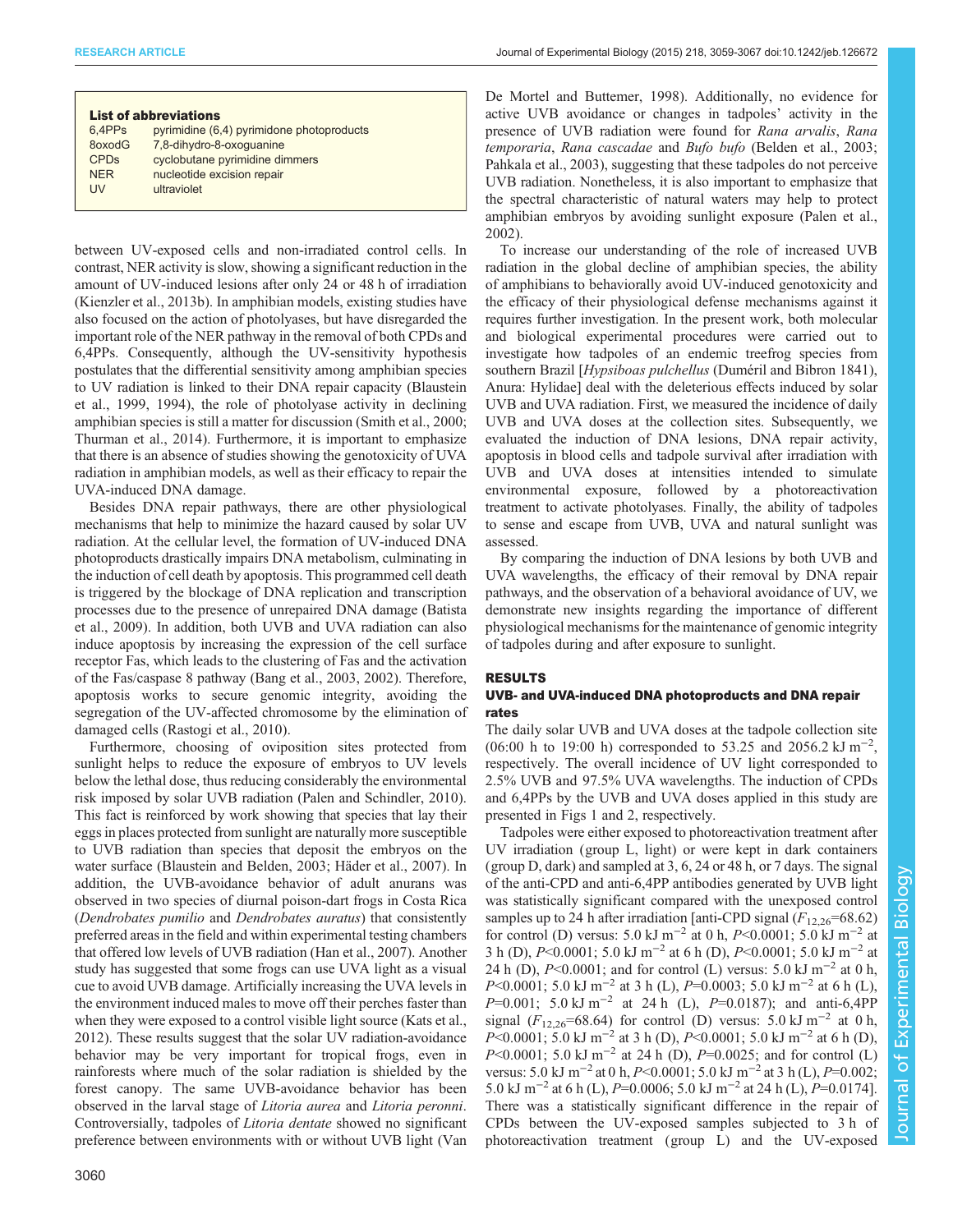<span id="page-2-0"></span>

Fig. 1. UVB-induced DNA photoproducts and repair rates. (A) Immunological detection of cyclobutane pyrimidine dimers (CPDs), and (B) DNA repair rate for CPDs expressed as a fold change in relation to unexposed control samples. (C) Immunological detection of pyrimidine (6,4) pyrimidone photoproducts (6,4PPs), and (D) DNA repair rate for 6,4PPs expressed as a fold change in relation to unexposed control samples. D, tadpoles kept in the dark until the end of the experiment; L, tadpoles exposed to 3 h of photoreactivation treatment. \*Statistically significant difference from the respective control; <sup>‡</sup>statistically significant difference from the respective treatment without photoreactivation (D); <sup>§</sup>statistically significant difference from 5.0 kJ m<sup>-2</sup> at 0 h (P<0.05).

samples kept in the dark (group D) at 3, 6 and 24 h after UVB irradiation ( $F_{12,26}$ =68.62; P<0.0001), and only at 3 and 6 h for 6,4PPs  $(F_{12,26} = 68.64; P < 0.0001)$ . Immediately after the photoreactivation treatment, CPD-photolyase removed approximately 60% of UVB-induced CPDs, but 40% of this DNA lesion remained in the genome to be repaired by NER. Similarly, 6,4PP-photolyase removed approximately 66% of 6,4PPs. The NER pathway alone (group D) contributed to a slow



Fig. 2. UVA-induced DNA photoproducts and repair rates. (A) Immunological detection of CPDs, and (B) DNA repair rate for CPDs expressed as a fold change in relation to unexposed control samples. (C) Immunological detection of 6,4PPs, and (D) DNA repair rate for 6,4PPs expressed as a fold change in relation to unexposed control samples. D, tadpoles kept in the dark until the end of the experiment; L, tadpoles exposed to 3 h of photoreactivation treatment. pCMUT, purified plasmid DNA sample used as a positive control for the presence of UVA-induced 6,4PPs. \*Statistically significant difference from the respective control;  $\frac{\text{S}_{\text{statistically significant difference from 200 kJ m}^{-2}}{\text{at 0 h (}}$  P<0.05).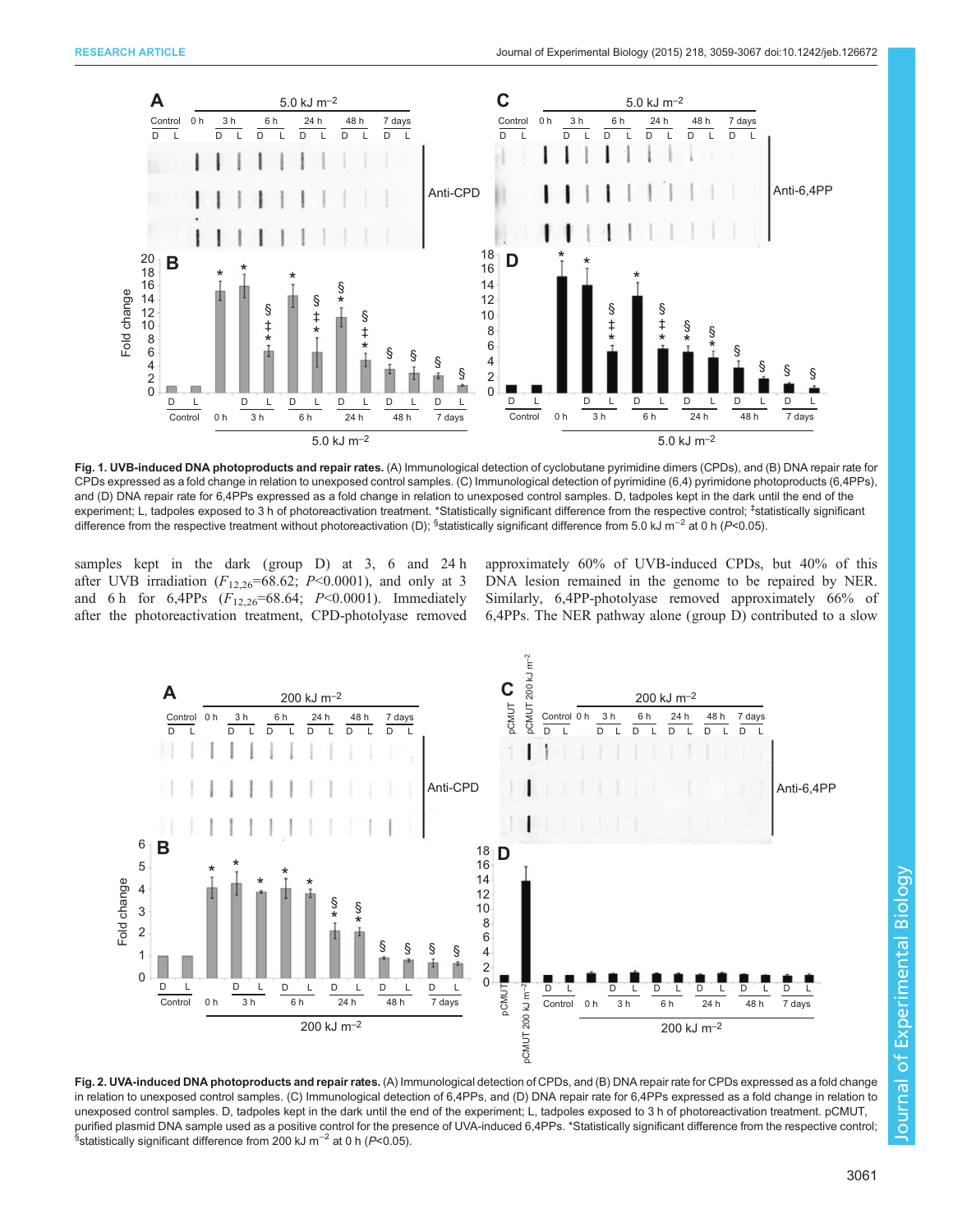<span id="page-3-0"></span>repair of UVB-induced CPDs and 6,4PPs, as demonstrated by a statistically significant decrease in the signal of anti-CPD and anti-6,4PP antibodies (in relation to 5.0 kJ m<sup>-2</sup> at 0 h) only after 24 h of irradiation [anti-CPD signal ( $F_{12,26}$ =68.62) for 5 kJ m<sup>-2</sup> at 0 h versus: 5.0 kJ m−<sup>2</sup> at 24 h (D), P=0.0177; 5.0 kJ m−<sup>2</sup> at 48 h (D), P<0.0001; 5.0 kJ m<sup>-2</sup> at 7 days (D), P<0.0001); and anti-6,4PP signal ( $F_{12,26}$ =68.64) for 5 kJ m<sup>-2</sup> at 0 h versus: 5.0 kJ m<sup>-2</sup> at 24 h (D), P<0.0001; 5.0 kJ m−<sup>2</sup> at 48 h (D), P<0.0001; 5.0 kJ m−<sup>2</sup> at 7 days (D), P<0.0001].

The results also show that, despite the much smaller amount of UVA-induced CPDs in comparison to UVB treatment, there was also a statistically significant difference compared with the unexposed control samples up to 24 h after UVA irradiation [anti-CPD signal ( $F_{12,26}$ =98.34) for control (D) versus: 200 kJ m<sup>-2</sup> at 0 h, P<0.0001; 200 kJ m<sup>-2</sup> at 3 h (D), P<0.0001; 200 kJ m<sup>-2</sup> at 6 h (D), P<0.0001; 200 kJ m<sup>-2</sup> at 24 h (D), P=0.001; and for control (L) versus: 200 kJ m<sup>-2</sup> at 0 h, P<0.0001; 200 kJ m<sup>-2</sup> at 3 h (L), P<0.0001; 200 kJ m<sup>-2</sup> at 6 h (L), P<0.0001; 200 kJ m<sup>-2</sup> at 24 h (L),  $P=0.0018$ ]. Removal of CPDs via NER activity after UVA irradiation was slow, as observed post-UVB irradiation, because the signal of anti-CPD antibody (in relation to 200 kJ m<sup>-2</sup> at 0 h) significantly decreased only after 24 h of irradiation  $(F_{12,26}=98.34;$ P<0.0001). Interestingly, in contrast to observations made on a purified plasmid DNA sample (the positive control for the presence of UVA-induced 6,4PPs), the anti-6,4PP antibody failed to detect the presence of this DNA lesion in the genome of H. pulchellus after UVA irradiation.

#### Quantification of apoptotic cells and tadpole survival

The percentage of normal and apoptotic cells was calculated at different times after irradiation with UVB and UVA, and the results are shown in Fig. 3.

Both UVB and UVA treatment induced cell death via apoptosis, which was more pronounced at 24 and 48 h after irradiation. The percentage of apoptotic cells observed after UVB treatment was much higher than that observed after UVA irradiation. Additionally, photoreactivation proved to be effective in protecting against apoptosis at 24 h  $(F_{12,23}=272.1; P=0.0076)$ , 48 h  $(F_{12,23}=272.1;$  $P \le 0.0001$ ) and 7 days  $(F_{12,23}=272.1; P \le 0.0001)$  after UVB irradiation (Fig. 3B), reducing the percentage of apoptotic cells significantly. Fig. 3C shows that there was a statistically significant difference between groups L and D, 7 days after UVA irradiation  $(F_{12,26} = 59.54; P = 0.001)$ .

In parallel with these experiments on apoptosis induction, tadpole survival was checked daily until the 14th day after UVB and UVA irradiation. The results are presented in [Fig. 4](#page-4-0). The mortality rate over these 14 days is presented in [supplementary material Table S1.](http://jeb.biologists.org/lookup/suppl/doi:10.1242/jeb.126672/-/DC1)

The treefrog tadpoles presented a high sensitivity to the UVB dose employed. In contrast, the same sensitivity was not observed for the UVA dose. Furthermore, a similar lack of sensitivity was observed even after exposure to a UVA dose of 400 kJ m<sup>-2</sup>. The results clearly show that the photoreactivation treatment was important for a significant recovery of survival levels after exposure to UVB light, raising the average value from 13% in group D to 53% in group L  $(F_{7,16}=50.02; P=0.0013)$ . In contrast, there was no difference between survival in groups D and L after UVA irradiation.

## Ability of tadpoles to sense and escape from UVB and UVA light

The residence time under the visible and UV light sources was recorded and expressed in terms of the percentage of light exposure. The results are shown in [Fig. 5.](#page-4-0)

Surprisingly, our findings clearly indicate the existence of a sensory mechanism that recognizes both UVB and UVA wavelengths independently and triggers the escape of tadpoles to the shaded environment  $(F_{3,20}=34.67)$ ; visible light versus: UVB, P<0.0001; UVA, P<0.0001; sunlight, P<0.0001). The same behavior was observed when tadpoles were exposed to natural sunlight. However, they did not react when exposed to a visible light



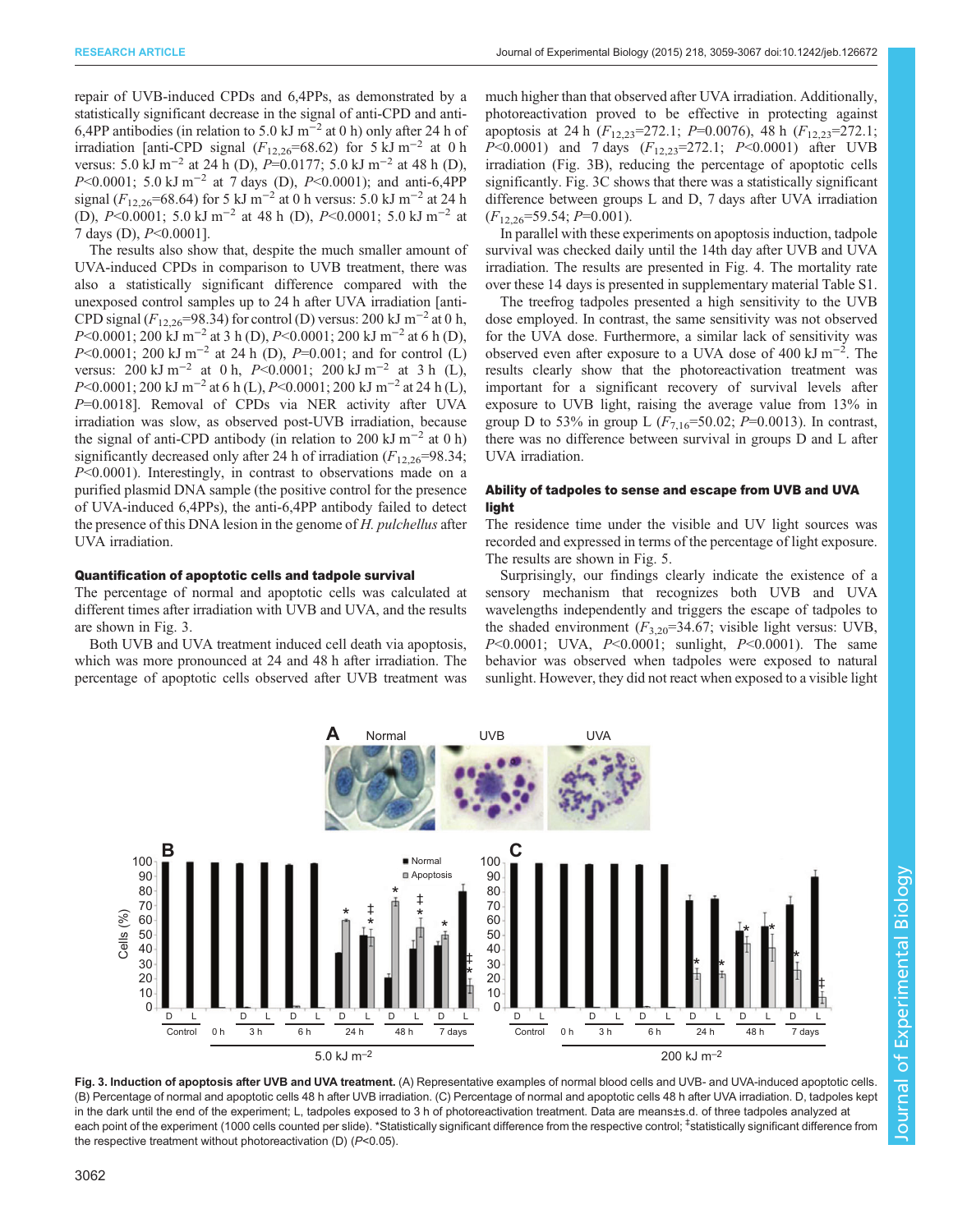<span id="page-4-0"></span>

Fig. 4. Survival of tadpoles 14 days after UVB and UVA treatment. D, tadpoles kept in the dark until the end of the experiment; L, tadpoles exposed to 3 h of photoreactivation treatment. \*Statistically significant difference from the respective control; <sup>‡</sup>statistically significant difference from the respective treatment without photoreactivation (P<0.05).

lamp, remaining quiet and not seeking the shaded refuge, demonstrating a specific response to UV light. Representative examples of the tadpoles' UV radiation-avoidance behavior are presented in [supplementary material Movie 1.](http://jeb.biologists.org/lookup/suppl/doi:10.1242/jeb.126672/-/DC1)

#### **DISCUSSION**

In recent years there has been an active debate concerning the importance of the increased incidence of solar UV radiation in the widespread decline of amphibians. Consequently, the detrimental effects of UVB radiation in several amphibian models have already been described. However, very little focus has been given to the effects of UVA light, which is also able to induce different types of DNA lesions, as well as deleterious mutations in many organisms [\(Häder et al., 2011](#page-7-0)). In addition, very little information has been published regarding the role of the NER pathway in the repair of UV-induced DNA lesions, although the activity of photolyases has been shown in some amphibian species ([Blaustein et al., 1999,](#page-7-0) [1994](#page-7-0); [Smith et al., 2000; Thurman et al., 2014](#page-8-0)). Furthermore, there is an absence of research that correlates the DNA repair activity with other defense mechanisms that help to reduce the exposure of amphibians to UV light. Thus, this is the first study that shows the

importance of the interplay between molecular and sensory mechanisms of tadpoles for the maintenance of genomic integrity against the DNA damage induced by UVB and UVA radiation.

Our results clearly indicate that high UVB and UVA doses reach the surface of the water at the tadpole collection site (see [supplementary material Fig. S1\)](http://jeb.biologists.org/lookup/suppl/doi:10.1242/jeb.126672/-/DC1). Although photolyases contribute to a rapid removal of UVB-induced DNA lesions, a considerable amount of both CPDs and 6,4PPs remained in the genome even after 3 h of photoreactivation ([Fig. 1\)](#page-2-0). These data emphasize the need for further studies to better investigate the efficiency of these photolyases, as well as those from other anuran species, in completely removing the DNA damage induced by environmental doses of UVB radiation. Furthermore, analyzing NER also revealed slow DNA repair rates for UVB-induced CPDs and 6,4PPs. In comparison to human cells, approximately 50% of CPDs are repaired in 4 h in the genome overall (although repair of the remaining lesions is not completed before 48 h after the treatment), in contrast with the removal of almost 100% of 6,4PPs in the same time period [\(Costa et al., 2003](#page-7-0)). In contrast, our results clearly indicate that, even though the repair of 6,4PPs was faster than for CPDs, the relative proportions of UVB-induced CPDs and 6,4PPs detected 24 h after irradiation (compared with 5.0 kJ m<sup>-2</sup> at 0 h) were 74% and 35%, respectively.

As observed for UVB irradiation, the removal rate for UVAinduced CPDs was slow because the antibody signal began to decrease only after 24 h of irradiation. Nonetheless, the photorepair mechanism proved to be effective in addressing the low amount of UVA-induced DNA lesions ([Fig. 2](#page-2-0)). However, there was no statistically significant difference between groups L and D in terms of CPD levels, thereby indicating that CPD-photolyase must have been activated during UVA irradiation, promoting an equal removal of CPDs in groups L and D. This photolyase activation was more evident with regard to 6,4PP levels because it was not possible to confirm the presence of this lesion in the genomic DNA after UVA irradiation, as we did in the purified plasmid DNA sample used as a positive control for the presence of UVA-induced 6,4PPs.

Quantification of apoptotic cells is very informative for this type of study because CPDs are one of the most important DNA lesions that induce apoptosis, although 6,4PPs also induce this cell death pathway. The cytotoxic effects of both lesions are commonly associated with the blockage of DNA transcription and replication,

(visible light source) (P<0.05).



## wavelengths. (A) Representative example of tadpoles exposed to different light sources (visible light lamp, UVB lamp, UVA lamp and natural sunlight). (B) Relative percentage of the light exposure time tolerated by tadpoles under each light source. Data are means±s.d. of three independent experiments. \*Statistically significant difference from the control samples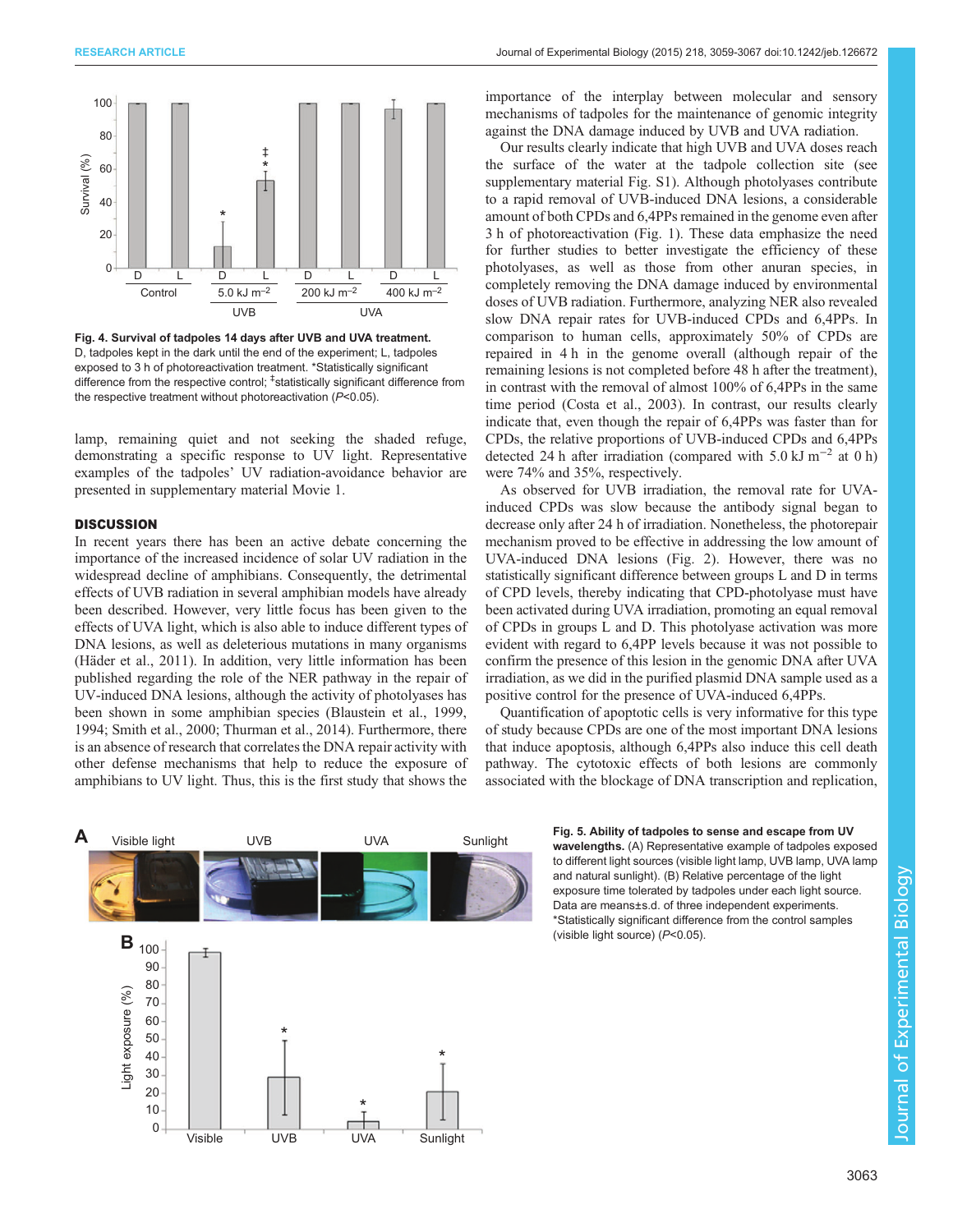which results in a signal for the induction of programmed cell death [\(Batista et al., 2009](#page-7-0)). Both UVB and UVA generate CPDs, and the results show very clearly that both treatments induced cell death via apoptosis [\(Fig. 3](#page-3-0)). The amount of apoptotic cells peaked at 48 h after UV treatment and sharply declined thereafter to the values observed at 7 days after irradiation. Prevention of apoptosis by photoreactivation was observed 24 h, 48 h and 7 days after UVB irradiation ([Fig. 3B](#page-3-0)), and only 7 days after UVA irradiation [\(Fig. 3](#page-3-0)C).

Several published studies demonstrate that amphibian embryos and larvae (tadpoles) suffer reduced survival when exposed to environmental doses of UVB radiation ([Ankley et al., 2004](#page-7-0), [2002,](#page-7-0) [2000](#page-7-0); [Anzalone et al., 1998](#page-7-0); [Belden and Blaustein, 2002; Belden](#page-7-0) [et al., 2003; Blaustein et al., 1994, 1997; Diamond et al., 2002](#page-7-0); [Flamarique et al., 2000; Häkkinen et al., 2001](#page-7-0); [Hays et al., 1996\)](#page-7-0). Our results agree with the previously published studies and demonstrate the deleterious impact of UVB light on the survival of tadpoles ([Fig. 4](#page-4-0); [supplementary material Table S1](http://jeb.biologists.org/lookup/suppl/doi:10.1242/jeb.126672/-/DC1)). The fast removal of UV photoproducts by the photorepair system was essential to increase survival approximately 5-fold compared with samples treated with the same UVB dose but kept in the dark. In contrast, exposure to UVA light did not result in the reduced survival of tadpoles, which is probably directly associated with the activation of photolyases during UVA irradiation and the removal of UVA-generated DNA lesions immediately after their formation. Interestingly, notwithstanding that UVA treatment induced significant levels of apoptotic cells in comparison to untreated samples, the amount of apoptotic cells generated was apparently not enough to induce the mortality of tadpoles as observed for UVB irradiation.

Finally, the ability of tadpoles to sense and escape from UVB and UVA rays was evaluated. The results clearly indicate that treefrog tadpoles have a sensory photoprotection mechanism that triggers an avoidance behavior towards UVB and UVA wavelengths [\(Fig. 5](#page-4-0); see [supplementary material Movie 1](http://jeb.biologists.org/lookup/suppl/doi:10.1242/jeb.126672/-/DC1)). Interestingly, the average residence time of tadpoles under the UVA lamp and natural sunlight (consisting of 97.5% UVA wavelengths at the latitude of 29°43′S) was lower than that observed for the UVB lamp, although this did not reach statistical significance. Therefore, these results indicate that UV wavelengths specifically trigger this escape behavior from sunlight. Additionally, taking into account the relatively low efficacy of DNA repair pathways studied here, this sensory mechanism would be of paramount importance for avoiding a population decline in an environment with increased incidence of solar UVB due to ozone depletion or deforestation.

## Conclusions

Although the impact of UVB radiation on amphibian models has been the subject of much research during decades of scientific work, our understanding of how the UV wavelengths of sunlight (especially UVA) act in the amphibian decline is still not clear. One reason for that is the complexity in evaluating the interplay between different types of photoprotection mechanisms that avoid DNA damage induced by this environmental genotoxic agent. In this work, we describe new (molecular and sensory) mechanistic insight regarding how treefrog tadpoles cope with the detrimental effects of solar UVB and UVA radiation. The results demonstrate that the relative inefficiency of DNA repair pathways in removing UV-induced DNA lesions is directly associated with the induction of apoptosis and reduction of tadpole survival. Surprisingly, a sensory mechanism that triggers the escape of tadpoles from solar UVB and UVA wavelengths complements this low DNA repair efficacy, avoiding the generation of DNA damage and maintaining the genomic integrity. Therefore, the application of both molecular and biological approaches for the evaluation of these physiological photoprotection mechanisms will aid in obtaining important information for future works focused on the investigation of the role of increased solar UVB radiation incidence in the decline of amphibian species.

# MATERIALS AND METHODS

## Animal collection and maintenance

Approximately 1000 H. pulchellus tadpoles were collected independently at different sites of a permanent pond at the Federal University of Santa Maria (29°43′16.84″S, 53°43′35.89″W) across three different days in January 2013 (summer in the Southern Hemisphere), with approximately 350 tadpoles collected on each day. Immediately following collection, tadpoles were transported to the laboratory where the experiments were performed. Prior to each experiment, tadpoles were selected as described below and kept in containers (10 tadpoles per container of  $40 \times 20 \times 10$  cm) filled with dechlorinated water (19 $\pm$ 2°C) to a minimum depth of 40 mm (between 50 and 70 mm) and fed with boiled spinach ad libitum.

#### Incidence of solar UVB and UVA radiation at the collection site

Environmental measurements of solar UVB and UVA incidence were made on a clear-sky summer day (11 January 2013) at the tadpole collection site with a portable radiometer (UV Monitor MS-211-1, EKO Instruments, Japan) in order to define the UVB and UVA doses applied in this work. These measures of daily solar UVB and UVA doses covered the period from 06:00 h to 19:00 h. The daily incidence of solar UVB and UVA radiation is presented in [supplementary material Fig. S1.](http://jeb.biologists.org/lookup/suppl/doi:10.1242/jeb.126672/-/DC1)

## UVB and UVA irradiation, photoreactivation treatment and tadpole survival

Prior to exposure to UVB and UVA inside the laboratory, groups of tadpoles were selected based on their similarity in total body length (cm), mass (g) and stage (Gosner stage 29–31). These analyses were made with a stereomicroscope with  $40 \times$  magnification (Nova Optical Systems, Brazil), an analytical balance (WTB 2000, Radwag, Poland) and a digital 0.01 mm precision caliper rule (Serie 500, Mitutoyo, Brazil). Firstly, the selected tadpoles were divided into three groups for the survival experiment (nonirradiated control, UVB and UVA), each containing 20 individuals. Then, each group of 20 tadpoles was again divided into two groups of 10 individuals each to test the effect of photoreactivation (see below). This tadpole selection procedure was performed three times, independently (on different days before each UV irradiation experiment).

The choice of the UVB and UVA doses of 5.0 and 200 kJ m<sup>-2</sup>, respectively, was based on the environmental data of solar UV radiation measurements. This is equivalent to 10% of the daily solar UVB and UVA dose on a clear-sky summer day, or to the period of sun exposure from 12:30 h to 13:05 h (35 min) at the H. pulchellus collection site. For UVA treatment, an additional dose of 400 kJ m<sup>-2</sup> was applied only for the survival analyses in order to investigate whether tadpoles would be resistant to a higher UVA dose. All UVB irradiation was performed with the same 15 W lamp (T15M, Vilber Lourmat, France) filtered with a polycarbonate sheet to block UVC wavelengths. For all UVA irradiation, tadpoles were exposed using the same 1000 W lamp (Osram Ultramed FDA KY10s) filtered with 3 mm-thick glass filter (BG39, Schott Glass, Germany). The dose rates of the UVB and UVA lamps were 3.2 and 72.3 J m<sup>-2</sup> s<sup>-1</sup>, respectively, and the exposure times to achieve the desired UV doses were 26 and 46 min, respectively. The amount of UVC contamination for the UVB lamp, and of UVC and UVB contamination for the UVA lamp, was below the detection limit (see [supplementary material Fig. S2](http://jeb.biologists.org/lookup/suppl/doi:10.1242/jeb.126672/-/DC1)).

Immediately after UV exposure, one of the two groups of 10 tadpoles was subjected to 3 h of photoreactivation treatment to activate the photolyase enzymes (group L, light). This involved a second period of light exposure to two 40 W fluorescent lamps at a distance of 40 cm (General Electric, Brazil; see [supplementary material Fig. S2\)](http://jeb.biologists.org/lookup/suppl/doi:10.1242/jeb.126672/-/DC1). Tadpoles from group L were then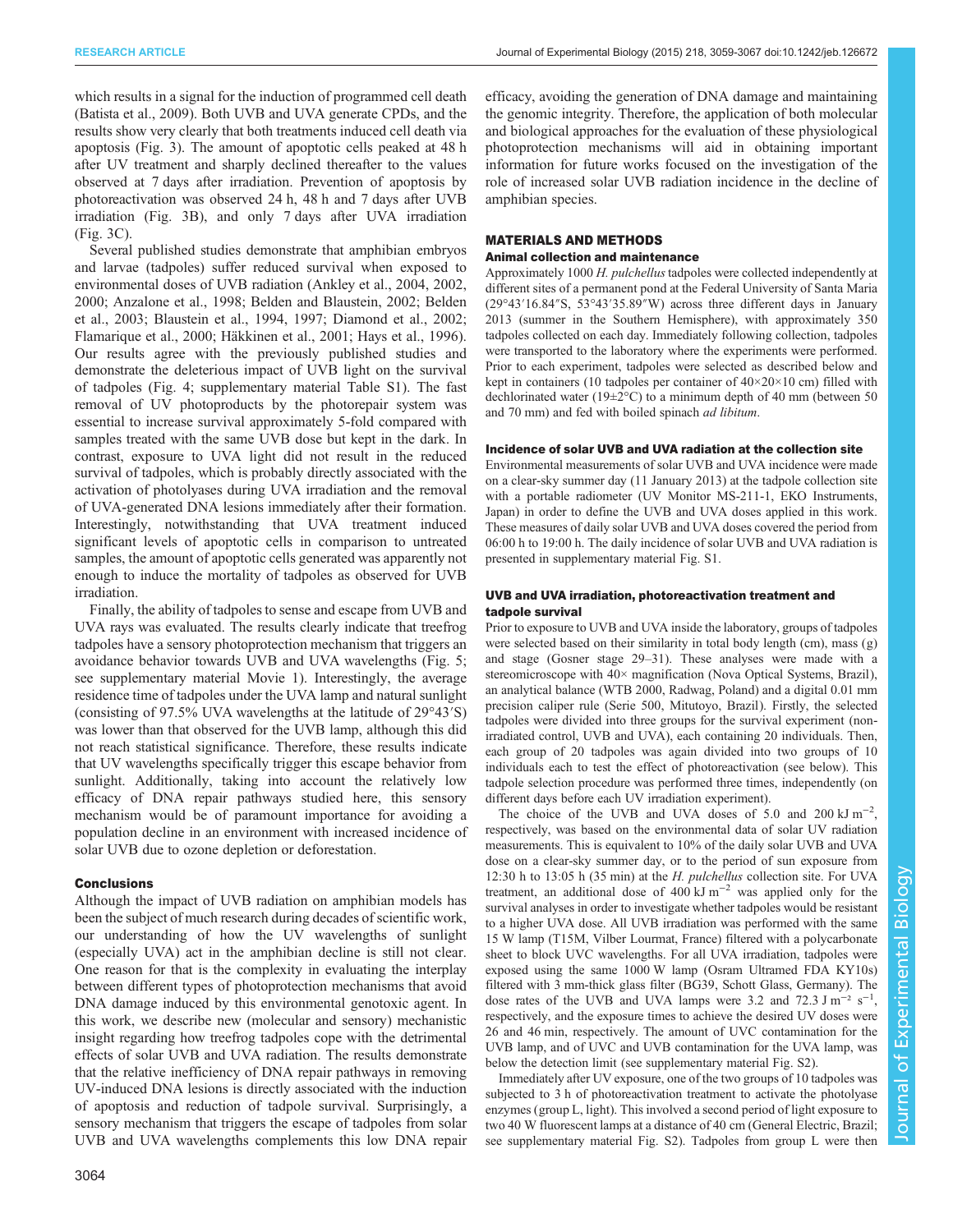maintained in transparent containers and exposed to a constant photoperiod (12 h light:12 h dark) until the end of the experiment. The other UVirradiated group of 10 individuals was kept in the dark (containers were wrapped with aluminium foil) until the end of the experimental period (group D, dark). The same photoreactivation treatment was performed with tadpoles of the non-irradiated control group (control L), while the remaining non-irradiated control group was kept in the dark (control D). The UV irradiation and photoreactivation procedures were repeated three times independently (on different days). Then, tadpoles were monitored daily for survival until the 14th day, and the mean±s.d. were calculated based on the results of these three experiments performed independently.

#### Detection of UV-induced DNA damage, quantification of DNA repair rates and analysis of apoptosis induction

In parallel to the survival experiment, another set of tadpoles was selected and divided into three groups (non-irradiated control, UVB and UVA). The non-irradiated control group (10 tadpoles) was divided into two groups of five individuals, with one group exposed to the photoreactivation treatment (group L) and the other kept in a dark container (group D). The UVB and UVA groups were composed of 55 tadpoles each. These individuals were divided into groups of five tadpoles each, based on the time of genomic DNA extraction and collection of blood samples after UV irradiation, as well as on the exposure (or not) to the photoreactivation treatment, as follows:  $0 h - 5 UVB$ -exposed tadpoles and  $5 UVA$ -exposed tadpoles;  $3, 6$ , 24 and 48 h, and 7 days – 5 UVB-exposed tadpoles (group L)+5 UVBexposed tadpoles (group D) and 5 UVA-exposed tadpoles (group L)+5 UVA-exposed tadpoles (group D).

After treatment, tadpoles were anesthetized with Xylocaine® (lidocaine; 10%) and sectioned transversely at the height of the pelvis, so that the tail could be taken for genomic DNA extraction and blood samples could be collected for the cytogenetic analyses free of dirt originating from internal organs. The genomic DNA and blood samples were independently extracted from three tadpoles prior to UV irradiation (non-irradiated controls), as well as at the different periods of time after UVB, UVA and photoreactivation treatments (0, 3, 6, 24 and 48 h, and 7 days).

The formation of CPDs and 6,4PPs was confirmed immunologically: 200 ng of genomic DNA was mixed with 800 ng of salmon sperm DNA (Sigma-Aldrich, USA), boiled for 10 min at 100°C, immediately transferred to ice, and then spotted onto nitrocellulose membranes (Bio-Rad, USA) using a slot-blot apparatus (Omniphor, USA). The membranes were subsequently incubated with 5× SSC (750 mmol  $l^{-1}$  NaCl and 75 mmol  $l^{-1}$ sodium citrate) for 15 min at room temperature, dried (at room temperature) and baked for 2 h at 80°C. The membranes were blocked in 5% milk diluted in a PBS buffer  $(137 \text{ mmol } 1^{-1} \text{ NaCl}, 2.7 \text{ mmol } 1^{-1} \text{ KCl}, 8 \text{ mmol } 1^{-1}$ Na<sub>2</sub>HPO<sub>4</sub>, 1.5 mmol l<sup>-1</sup> KH<sub>2</sub>PO<sub>4</sub>, pH 7.6) for 18 h at 4°C and probed with anti-CPD and anti-6,4PP primary antibodies (Cosmo Bio Co., Ltd, Japan; diluted 1:2000 in 5% milk diluted in a PBS buffer) with constant shaking for 3 h at room temperature. All primary antibodies were removed, and the membranes were washed six times (5 min per wash) with PBST (0.1% Tween-20 in PBS). The secondary antibody, anti-mouse IgG HRP conjugate (R&D Systems, USA), was diluted 1:2000 in 5% milk-PBS, and the membranes were incubated with constant shaking for 2 h at room temperature. The secondary antibody was removed by six washes with PBST. DNA lesions were detected using a specific chemiluminescent reagent (Amersham ECL Western blotting detection reagents and analysis system, GE Healthcare, UK), followed by chemiluminescence detection (ImageQuant 300, GE Healthcare, UK). The DNA repair rates were calculated via the detection of antibody signals at different periods of time after UV treatment (0, 3, 6, 24 and 48 h, and 7 days), and expressed as fold change compared with the antibody signal in the unexposed control samples.

In order to confirm the cytotoxic potential of both UVB- and UVAgenerated DNA lesions, blood samples were distributed over the entire area of clean and labeled glass slides, fixed in absolute methanol for 5 min and stained with Giemsa solution (15%) for 5 min. Finally, the slides were gently washed in running water and dried at room temperature. The analyses were performed with an Olympus BX41 optical microscope with a magnification of 1000×, and at least 1000 cells per slide were counted.

The percentage of apoptotic and normal cells was determined in relation to the total number of cells counted per slide.

## Determination of the ability of tadpoles to sense and escape from UV light

Sixty tadpoles were selected based on their morphological features (see above) and divided into four groups (visible light, UVB, UVA and sunlight) containing 15 individuals each. Prior to exposure to these different light sources, each group of 15 individuals was divided into three groups of five tadpoles each to be irradiated independently in each condition.

In order to investigate the existence of a sensory mechanism of photoprotection that triggers the behavior of UV-avoidance, half of a Petri dish (20 cm in diameter) was covered with a black plastic structure providing a shaded environment protected from light, while the other half was fully exposed to light. Three groups containing five tadpoles each (total of 15 tadpoles exposed in each light source) were exposed individually (independently) for 4 min to a specific light source. After 2 min of exposure, the position of the black structure was changed with the aim of exposing the two halves of the Petri dish equally during the irradiation, to avoid a possible preference of tadpoles for one of the Petri dish halves. The different light sources used in this work included a 15 W visible light (Taschibra, Brazil), the UVB and UVA lamps described above (see 'UVB and UVA irradiation, photoreactivation treatment and tadpole survival'), and also direct environmental sunlight. The UV dose rates for each light source were:  $0 \text{ J m}^{-2} \text{ s}^{-1}$  for the visible light lamp (free of emission of UVB and UVA photons); 3.2 J m<sup>-2</sup> s<sup>-1</sup> of UVB; 72.3 J m<sup>-2</sup> s<sup>-1</sup> of UVA; and 1.0 J m<sup>-2</sup> s<sup>-1</sup> of UVB and 50 J m<sup>-2</sup> s<sup>-1</sup> of UVA for natural sunlight (April 2013, autumn in the Southern Hemisphere; irradiation began at 13:00 h on a clear-sky day and finished at 13:12 h; the environmental temperature during irradiation was 23°C). The light-avoidance behavior was recorded with a Sony DCR-SR21 video camera (Sony, Japan). The average residence time under each light source was assessed from all the recordings considering only the period when at least three tadpoles  $(50\% + 1)$  were exposed to light at the same time in order to eliminate the fast individual foraging movement between both UV-exposed and UV-protected environments. The average and standard deviation of the percentage of exposure time to each light source was then calculated after three independent experiments.

#### Statistical analyses

For the DNA damage and repair experiment, we used the antibody signal (expressed as fold change compared with the unexposed control samples) as the response variable, and exposure to the UVB or UVA doses, photoreactivation treatment (L or D), and time of DNA extraction (0, 3, 6, 24 and 48 h, and 7 days) as predictors.

For the apoptosis induction experiment, we used the number of apoptotic cells (expressed as a percentage) as the response variable, and the exposure to the UVB or UVA doses, photoreactivation treatment (L or D), and time of collection of blood cells (0, 3, 6, 24 and 48 h, and 7 days) as predictors.

For the tadpole survival experiment, we used the number of live tadpoles (expressed as a percentage) observed until the 14th day after irradiation as the response variable, and the exposure to the UVB or UVA doses, and photoreactivation treatment (L or D) as predictors.

For the determination of the tadpoles' UV-avoidance behavior, we used the residence time of tadpoles under each light source (expressed as percentage of time under the light) as the response variable, and the exposure to the visible, UVB and UVA lamps, and to the natural sunlight as predictors.

All the results produced in the experiments described above were analyzed and mutually compared by MANOVA (multivariate analysis of variance) because of the existence of multiple predictors, followed by Tukey's tests (P<0.05) using the software GraphPad Prism 6.0 (GraphPad Software, USA).

#### **Acknowledgements**

We thank Prof. Dr Carlos Frederico Martins Menck and Dr Carolina Berra from University of São Paulo for providing us with the anti-CPD and anti-6,4PP antibodies and the irradiance spectrum of the photoreactivating lamp, respectively. We thank Dr Camila Both from the Federal University of Santa Maria for help with statistical analysis. We also thank the Ethics Committee on Animal Use of the Federal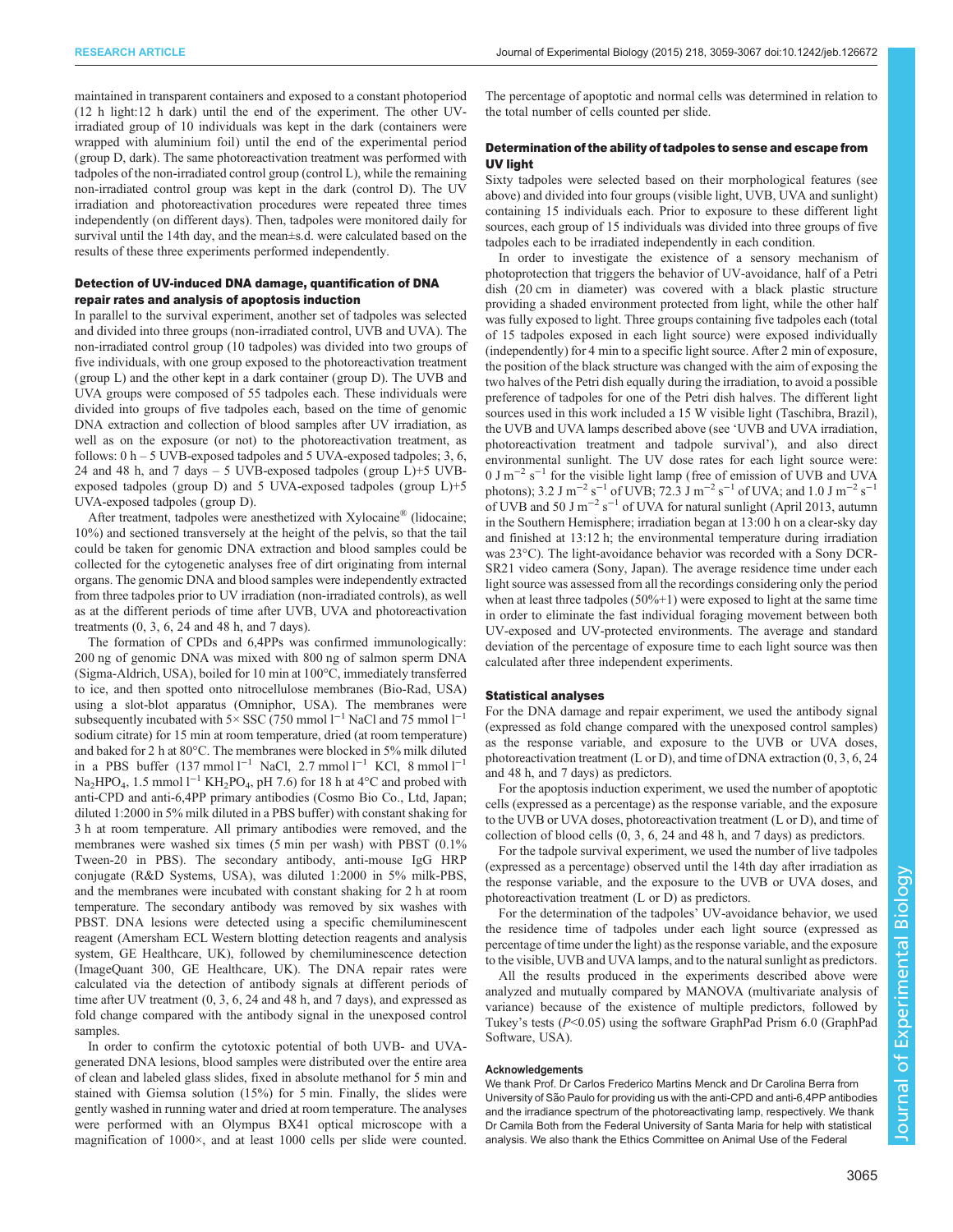<span id="page-7-0"></span>University of Santa Maria (022/2013) and the Authorization and Information System on Biodiversity of the Brazilian Ministry of Environment (37928-2) for access to field sites and for allowing us to conduct the experiments.

#### Competing interests

The authors declare no competing or financial interests.

#### Author contributions

A.P.S. is the main executor of this work. He participated directly in the design of the study and wrote the first version of this manuscript. He also participated in the development and implementation of all experiments performed in this work. V.M.L., M.B.S. and C.P.S. helped in conducting field work by collecting the animals and field data, as well as in the design of the study and initial draft of the manuscript. S.S.J. participated in the extraction of genomic DNA and in the DNA damage detection and DNA repair experiment. S.Z.C. participated in the design of the study and helped draft the manuscript. E.L.S.L. conceived and coordinated the study, helped design it and helped to write the manuscript. All authors gave final approval for publication.

#### Funding

This work was supported by Fundação de Amparo à Pesquisa do Estado do Rio Grande do Sul (FAPERGS; Porto Alegre, Brazil), Coordenação de Aperfeiçoamento de Pessoal de Nível Superior (CAPES; Brasília, Brazil) and Conselho Nacional de Desenvolvimento Científico e Tecnológico (CNPq; Brasília, Brazil).

#### Supplementary material

Supplementary material available online at

<http://jeb.biologists.org/lookup/suppl/doi:10.1242/jeb.126672/-/DC1>

#### References

- [Alton, L. A., Wilson, R. S. and Franklin, C. E.](http://dx.doi.org/10.1111/j.1365-2486.2009.02010.x) (2010). Risk of predation enhances [the lethal effects of UV-B in amphibians.](http://dx.doi.org/10.1111/j.1365-2486.2009.02010.x) Global Change Biol. 16, 538-545.
- [Alton, L. A., Wilson, R. S. and Franklin, C. E.](http://dx.doi.org/10.1098/rspb.2010.2368) (2011). A small increase in UV-B [increases the susceptibility of tadpoles to predation.](http://dx.doi.org/10.1098/rspb.2010.2368) Proc. R. Soc. B Biol. Sci. 278, [2575-2583.](http://dx.doi.org/10.1098/rspb.2010.2368)
- [Alton, L. A., White, C. R., Wilson, R. S. and Franklin, C. E.](http://dx.doi.org/10.1111/j.1365-2435.2011.01900.x) (2012). The energetic [cost of exposure to UV radiation for tadpoles is greater when they live with](http://dx.doi.org/10.1111/j.1365-2435.2011.01900.x) predators. [Funct. Ecol.](http://dx.doi.org/10.1111/j.1365-2435.2011.01900.x) 26, 94-103.
- [Ankley, G. T., Tietge, J. E., Holcombe, G. W., DeFoe, D. L., Diamond, S. A.,](http://dx.doi.org/10.1139/cjz-78-6-1092) Jensen, K. M. and Degitz, S. J. [\(2000\). Effects of laboratory ultraviolet radiation](http://dx.doi.org/10.1139/cjz-78-6-1092) [and natural sunlight on survival and development of](http://dx.doi.org/10.1139/cjz-78-6-1092) Rana pipiens. Can. J. Zool. 78[, 1092-1100.](http://dx.doi.org/10.1139/cjz-78-6-1092)
- [Ankley, G. T., Diamond, S. A., Tietge, J. E., Holcombe, G. W., Jensen, K. M.,](http://dx.doi.org/10.1021/es011195t) Defoe, D. L. and Peterson, R. [\(2002\). Assessment of the risk of solar ultraviolet](http://dx.doi.org/10.1021/es011195t) [radiation to amphibians. I. Dose-dependent induction of hindlimb malformations in](http://dx.doi.org/10.1021/es011195t) [the northern leopard frog \(](http://dx.doi.org/10.1021/es011195t)Rana pipiens). Environ. Sci. Technol. 36, 2853-2858.
- [Ankley, G. T., Degitz, S. J., Diamond, S. A. and Tietge, J. E.](http://dx.doi.org/10.1016/j.ecoenv.2004.01.004) (2004). Assessment [of environmental stressors potentially responsible for malformations in North](http://dx.doi.org/10.1016/j.ecoenv.2004.01.004) [American anuran amphibians.](http://dx.doi.org/10.1016/j.ecoenv.2004.01.004) Ecotoxicol. Environ. Saf. 58, 7-16.
- [Anzalone, C. R., Kats, L. B. and Gordon, M. S.](http://dx.doi.org/10.1046/j.1523-1739.1998.96478.x) (1998). Effects of solar UV-B [radiation on embryonic development in](http://dx.doi.org/10.1046/j.1523-1739.1998.96478.x) Hyla cadaverina, Hyla regilla, and Taricha torosa. [Conserv. Biol.](http://dx.doi.org/10.1046/j.1523-1739.1998.96478.x) 12, 646-653.
- [Bang, B., Rygaard, J., Baadsgaard, O. and Skov, L.](http://dx.doi.org/10.1046/j.1365-2133.2002.04787.x) (2002). Increased expression [of Fas on human epidermal cells after in vivo exposure to single-dose ultraviolet](http://dx.doi.org/10.1046/j.1365-2133.2002.04787.x) [\(UV\) B or long-wave UVA radiation.](http://dx.doi.org/10.1046/j.1365-2133.2002.04787.x) Br. J. Dermatol. 147, 1199-1206.
- [Bang, B., Gniadecki, R., Larsen, J. K., Baadsgaard, O. and Skov, L.](http://dx.doi.org/10.1111/j.0906-6705.2003.00091.x) (2003). In [vivo UVB irradiation induces clustering of Fas \(CD95\) on human epidermal cells.](http://dx.doi.org/10.1111/j.0906-6705.2003.00091.x) [Exp. Dermatol.](http://dx.doi.org/10.1111/j.0906-6705.2003.00091.x) 12, 791-798.
- [Batista, L. F. Z., Kaina, B., Meneghini, R. and Menck, C. F. M.](http://dx.doi.org/10.1016/j.mrrev.2008.09.001) (2009). How DNA [lesions are turned into powerful killing structures: insights from UV-induced](http://dx.doi.org/10.1016/j.mrrev.2008.09.001) apoptosis. [Mutat. Res.](http://dx.doi.org/10.1016/j.mrrev.2008.09.001) 681, 197-208.
- Belden, L. K. and Blaustein, A. R. [\(2002\). Exposure of red-legged frog embryos to](http://dx.doi.org/10.1007/s00442-001-0843-y) [ambient UV-B radiation in the field negatively affects larval growth and](http://dx.doi.org/10.1007/s00442-001-0843-y) [development.](http://dx.doi.org/10.1007/s00442-001-0843-y) Oecologia 130, 551-554
- [Belden, L. K., Moore, I. T., Mason, R. T., Wingfield, J. C. and Blaustein, A. R.](http://dx.doi.org/10.1046/j.1365-2435.2003.00746.x) [\(2003\). Survival, the hormonal stress response and UV-B avoidance in cascades](http://dx.doi.org/10.1046/j.1365-2435.2003.00746.x) frog tadpoles (Rana cascadae[\) exposed to UV-B radiation.](http://dx.doi.org/10.1046/j.1365-2435.2003.00746.x) Funct. Ecol. 17, [409-416.](http://dx.doi.org/10.1046/j.1365-2435.2003.00746.x)
- Blaustein, A. R. and Belden, L. K. [\(2003\). Amphibian defenses against ultraviolet-](http://dx.doi.org/10.1046/j.1525-142X.2003.03014.x)[B radiation.](http://dx.doi.org/10.1046/j.1525-142X.2003.03014.x) Evol. Dev. 5, 89-97.
- [Blaustein, A. R., Hoffman, P. D., Hokit, D. G., Kiesecker, J. M., Walls, S. C. and](http://dx.doi.org/10.1073/pnas.91.5.1791) Hays, J. B. [\(1994\). UV repair and resistance to solar UV-B in amphibian eggs: a](http://dx.doi.org/10.1073/pnas.91.5.1791) [link to population declines?](http://dx.doi.org/10.1073/pnas.91.5.1791) Proc. Natl. Acad. Sci. USA 91, 1791-1795.
- [Blaustein, A. R., Kiesecker, J. M., Chivers, D. P. and Anthony, R. G.](http://dx.doi.org/10.1073/pnas.94.25.13735) (1997). [Ambient UV-B radiation causes deformities in amphibian embryos.](http://dx.doi.org/10.1073/pnas.94.25.13735) Proc. Natl. [Acad. Sci. USA](http://dx.doi.org/10.1073/pnas.94.25.13735) 94, 13735-13737.
- [Blaustein, A. R., Hays, J. B., Hoffman, P. D., Chivers, D. P., Kiesecker, J. M.,](http://dx.doi.org/10.1890/1051-0761(1999)009[1100:DRARTU]2.0.CO;2) [Leonard, W. P., Marco, A., Olson, D. H., Reaser, J. K. and Anthony, R. G.](http://dx.doi.org/10.1890/1051-0761(1999)009[1100:DRARTU]2.0.CO;2)

[\(1999\). DNA repair and resistance to UV-B radiation in western spotted frogs.](http://dx.doi.org/10.1890/1051-0761(1999)009[1100:DRARTU]2.0.CO;2) Ecol. Appl. 9[, 1100-1105.](http://dx.doi.org/10.1890/1051-0761(1999)009[1100:DRARTU]2.0.CO;2)

- [Cortat, B., Garcia, C. C. M., Quinet, A., Schuch, A. P., de Lima-Bessa, K. M. and](http://dx.doi.org/10.1039/c3pp50023c) Menck, C. F. M. [\(2013\). The relative roles of DNA damage induced by UVA](http://dx.doi.org/10.1039/c3pp50023c) irradiation in human cells. [Photochem. Photobiol. Sci.](http://dx.doi.org/10.1039/c3pp50023c) 12, 1483-1495.
- [Costa, R. M. A., Chiganças, V., Galhardo, R. d. S., Carvalho, H. and Menck,](http://dx.doi.org/10.1016/j.biochi.2003.10.017) C. F. M. [\(2003\). The eukaryotic nucleotide excision repair pathway.](http://dx.doi.org/10.1016/j.biochi.2003.10.017) Biochimie 85, [1083-1099.](http://dx.doi.org/10.1016/j.biochi.2003.10.017)
- [Croteau, M. C., Davidson, M. A., Lean, D. R. S. and Trudeau, V. L.](http://dx.doi.org/10.1086/591949) (2008a). Global [increases in ultraviolet B radiation: potential impacts on amphibian development](http://dx.doi.org/10.1086/591949) and metamorphosis. [Physiol. Biochem. Zool.](http://dx.doi.org/10.1086/591949) 81, 743-761.
- [Croteau, M. C., Martyniuk, C. J., Trudeau, V. L. and Lean, D. R. S.](http://dx.doi.org/10.1080/15287390701613330) (2008b). Chronic exposure of Rana pipiens [tadpoles to UVB radiation and the estrogenic](http://dx.doi.org/10.1080/15287390701613330) chemical 4-tert-octylphenol. [J. Toxicol. Environ. Health A](http://dx.doi.org/10.1080/15287390701613330) 71, 134-144.
- [Diamond, S. A., Peterson, G. S., Tietge, J. E. and Ankley, G. T.](http://dx.doi.org/10.1021/es011197d) (2002). [Assessment of the risk of solar ultraviolet radiation to amphibians. III. Prediction of](http://dx.doi.org/10.1021/es011197d) [impacts in selected northern midwestern wetlands.](http://dx.doi.org/10.1021/es011197d) Environ. Sci. Technol. 36, [2866-2874.](http://dx.doi.org/10.1021/es011197d)
- [Fite, K. V., Blaustein, A., Bengston, L. and Hewitt, H. E.](http://dx.doi.org/10.2307/1447337) (1998). Evidence of retinal light damage in Rana cascadae[: a declining amphibian species.](http://dx.doi.org/10.2307/1447337) Copeia 1998, [906-914.](http://dx.doi.org/10.2307/1447337)
- [Flamarique, I. N., Ovaska, K. and Davis, T. M.](http://dx.doi.org/10.2307/1542889) (2000). UV-B induced damage to [the skin and ocular system of amphibians.](http://dx.doi.org/10.2307/1542889) Biol. Bull. 199, 187-188.
- Hä[der, D.-P., Kumar, H. D., Smith, R. C. and Worrest, R. C.](http://dx.doi.org/10.1039/b700020k) (2007). Effects of solar [UV radiation on aquatic ecosystems and interactions with climate change.](http://dx.doi.org/10.1039/b700020k) [Photochem. Photobiol. Sci.](http://dx.doi.org/10.1039/b700020k) 6, 267-285.
- Hä[der, D.-P., Helbling, E. W., Williamson, C. E. and Worrest, R. C.](http://dx.doi.org/10.1039/c0pp90036b) (2011). Effects [of UV radiation on aquatic ecosystems and interactions with climate change.](http://dx.doi.org/10.1039/c0pp90036b) [Photochem. Photobiol. Sci.](http://dx.doi.org/10.1039/c0pp90036b) 10, 242-260.
- Hä[kkinen, J., Pasanen, S. and Kukkonen, J. V. K.](http://dx.doi.org/10.1016/S0045-6535(00)00295-2) (2001). The effects of solar UV-[B radiation on embryonic mortality and development in three boreal anurans](http://dx.doi.org/10.1016/S0045-6535(00)00295-2) ([Rana temporaria](http://dx.doi.org/10.1016/S0045-6535(00)00295-2), Rana arvalis and Bufo bufo). Chemosphere 44, 441-446.
- [Han, B. A., Kats, L. B., Pommerening, R. C., Ferrer, R. P., Murry-Ewers, M. and](http://dx.doi.org/10.1111/j.1744-7429.2007.00268.x) Blaustein, A. R. [\(2007\). Behavioral avoidance of ultraviolet-B radiation by two](http://dx.doi.org/10.1111/j.1744-7429.2007.00268.x) [species of neotropical poison-dart frogs.](http://dx.doi.org/10.1111/j.1744-7429.2007.00268.x) Biotropica 39, 433-435.
- [Hays, J. B., Blaustein, A. R., Kiesecker, J. M., Hoffman, P. D., Pandelova, I.,](http://dx.doi.org/10.1111/j.1751-1097.1996.tb03090.x) Coyle, D. and Richardson, T. [\(1996\). Developmental responses of amphibians](http://dx.doi.org/10.1111/j.1751-1097.1996.tb03090.x) [to solar and artificial UVB sources: a comparative study.](http://dx.doi.org/10.1111/j.1751-1097.1996.tb03090.x) Photochem. Photobiol. 64[, 449-456.](http://dx.doi.org/10.1111/j.1751-1097.1996.tb03090.x)
- [Jiang, Y., Rabbi, M., Kim, M., Ke, C., Lee, W., Clark, R. L., Mieczkowski, P. A. and](http://dx.doi.org/10.1016/j.bpj.2008.10.030) Marszalek, P. E. [\(2009\). UVA generates pyrimidine dimers in DNA directly.](http://dx.doi.org/10.1016/j.bpj.2008.10.030) Biophys. J. 96[, 1151-1158.](http://dx.doi.org/10.1016/j.bpj.2008.10.030)
- [Kats, L. B., Bucciarelli, G. M., Schlais, D. E., Blaustein, A. R. and Han, B. A.](http://dx.doi.org/10.1371/journal.pone.0051364) [\(2012\). Ultraviolet radiation influences perch selection by a neotropical poison](http://dx.doi.org/10.1371/journal.pone.0051364)[dart Frog. PLoS](http://dx.doi.org/10.1371/journal.pone.0051364) ONE 7, e51364.
- Kerr, J. B. and McElroy, C. T. [\(1993\). Evidence for large upward trends of](http://dx.doi.org/10.1126/science.262.5136.1032) [ultraviolet-B radiation linked to ozone depletion.](http://dx.doi.org/10.1126/science.262.5136.1032) Science 262, 1032-1034.
- [Kienzler, A., Bony, S. and Devaux, A.](http://dx.doi.org/10.1016/j.aquatox.2013.03.005) (2013a). DNA repair activity in fish and [interest in ecotoxicology: a review.](http://dx.doi.org/10.1016/j.aquatox.2013.03.005) Aquat. Toxicol. 134-135, 47-56.
- Kienzler, A., Tronchère, X., Devaux, A. and Bony, S. (2013b). UV-induced [nucleotide excision repair \(NER\) and photoreactivation repair \(PER\) in two trout](http://dx.doi.org/10.1016/j.jphotobiol.2013.05.004) [fish cell lines used in ecotoxicological assessment studies.](http://dx.doi.org/10.1016/j.jphotobiol.2013.05.004) J. Photochem. [Photobiol. B Biol.](http://dx.doi.org/10.1016/j.jphotobiol.2013.05.004) 125, 51-55.
- Kiesecker, J. M. and Blaustein, A. R. [\(1995\). Synergism between UV-B radiation](http://dx.doi.org/10.1073/pnas.92.24.11049) [and a pathogen magnifies amphibian embryo mortality in nature.](http://dx.doi.org/10.1073/pnas.92.24.11049) Proc. Natl. Acad. Sci. USA 92[, 11049-11052.](http://dx.doi.org/10.1073/pnas.92.24.11049)
- [Kiesecker, J., Belden, L., Shea, K. and Rubbo, M.](http://dx.doi.org/10.1511/2004.2.138) (2004). Amphibian decline and [emerging disease.](http://dx.doi.org/10.1511/2004.2.138) Am. Scientist 92, 138-147
- [Lamare, M. D., Barker, M. F., Lesser, M. P. and Marshall, C.](http://dx.doi.org/10.1242/jeb.02598) (2006). DNA [photorepair in echinoid embryos: effects of temperature on repair rate in Antarctic](http://dx.doi.org/10.1242/jeb.02598) [and non-Antarctic species.](http://dx.doi.org/10.1242/jeb.02598) J. Exp. Biol. 209, 5017-5028.
- [Mitchell, T., Alton, L. A., White, C. R. and Franklin, C. E.](http://dx.doi.org/10.1111/j.1523-1739.2012.01906.x) (2012). Relations [between conspecific density and effects of ultraviolet-b radiation on tadpole size in](http://dx.doi.org/10.1111/j.1523-1739.2012.01906.x) [the striped marsh frog.](http://dx.doi.org/10.1111/j.1523-1739.2012.01906.x) Conserv. Biol. 26, 1112-1120.
- Pahkala, M., Laurila, A. and Merilä, J. [\(2003\). Effects of ultraviolet-B radiation on](http://dx.doi.org/10.1016/S0045-6535(02)00813-5) [behaviour and growth of three species of amphibian larvae.](http://dx.doi.org/10.1016/S0045-6535(02)00813-5) Chemosphere 51, [197-204.](http://dx.doi.org/10.1016/S0045-6535(02)00813-5)
- Palen, W. J. and Schindler, D. E. [\(2010\). Water clarity, maternal behavior, and](http://dx.doi.org/10.1073/pnas.0912970107) [physiology combine to eliminate UV radiation risk to amphibians in a montane](http://dx.doi.org/10.1073/pnas.0912970107) landscape. [Proc. Natl. Acad. Sci. USA](http://dx.doi.org/10.1073/pnas.0912970107) 107, 9701-9706.
- [Palen, W. J., Schindler, D. E., Adams, M. J., Pearl, C. A., Bury, R. B. and](http://dx.doi.org/10.1890/0012-9658(2002)083[2951:OCONWP]2.0.CO;2) Diamond, S. A. [\(2002\). Optical characteristics of natural waters protect](http://dx.doi.org/10.1890/0012-9658(2002)083[2951:OCONWP]2.0.CO;2) [amphibians from UV-B in the U.S. Pacific Northwest.](http://dx.doi.org/10.1890/0012-9658(2002)083[2951:OCONWP]2.0.CO;2) Ecology 83, 2951-2957.
- [Rastogi, R. P., Richa, R. P., Kumar, A., Tyagi, M. B. and Sinha, R. P.](http://dx.doi.org/10.4061/2010/592980) (2010). [Molecular mechanisms of ultraviolet radiation-induced DNA damage and repair.](http://dx.doi.org/10.4061/2010/592980) [J. Nucleic Acids](http://dx.doi.org/10.4061/2010/592980) 2010, 1-32.
- [Reef, R., Dunn, S., Levy, O., Dove, S., Shemesh, E., Brickner, I., Leggat, W. and](http://dx.doi.org/10.1242/jeb.031286) Hoegh-Guldberg, O. [\(2009\). Photoreactivation is the main repair pathway for UV](http://dx.doi.org/10.1242/jeb.031286)[induced DNA damage in coral planulae.](http://dx.doi.org/10.1242/jeb.031286) J. Exp. Biol. 212, 2760-2766.